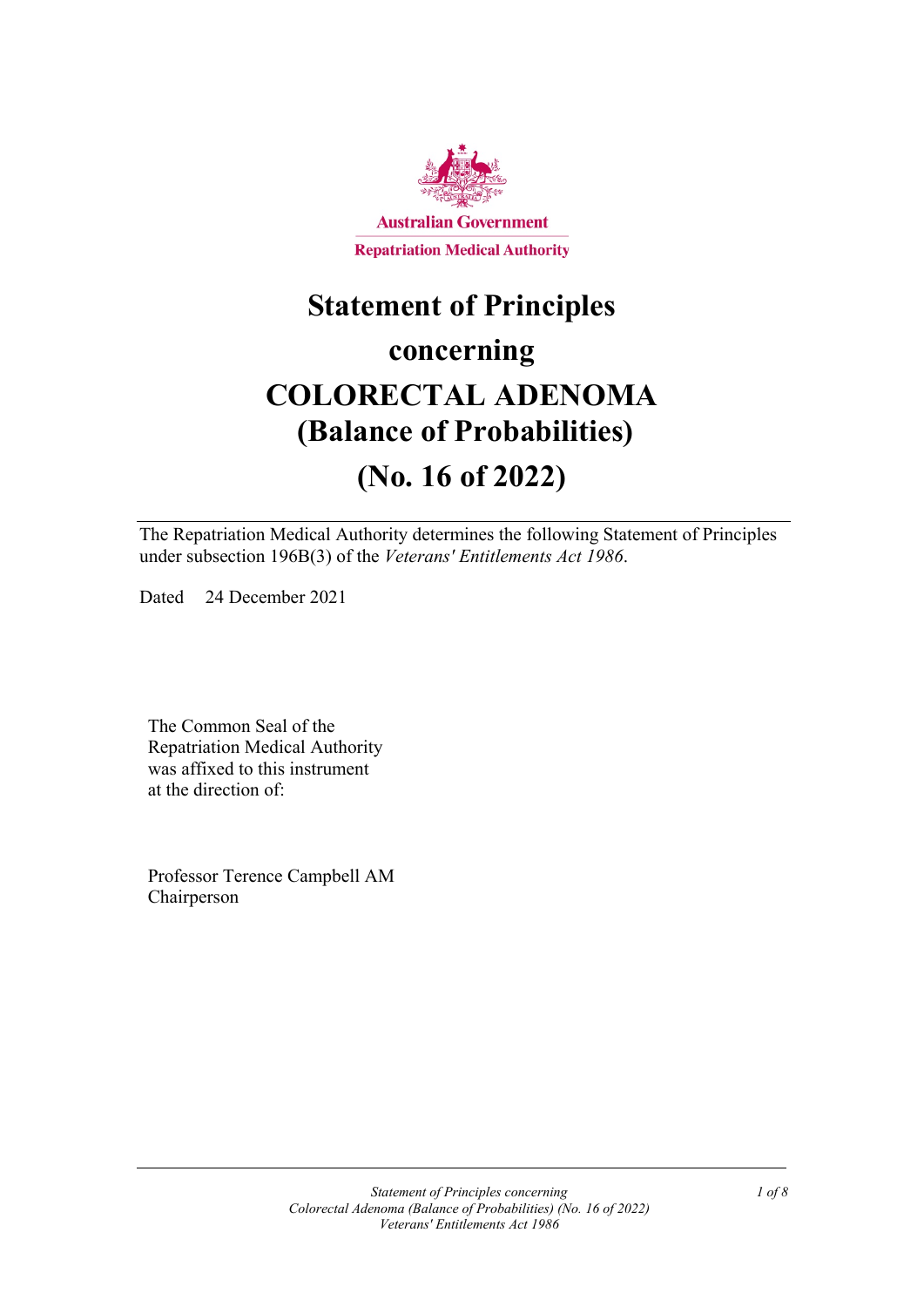# Contents

|  | $\mathfrak{D}$ |                                                                                  |  |
|--|----------------|----------------------------------------------------------------------------------|--|
|  | 3              |                                                                                  |  |
|  | 4              |                                                                                  |  |
|  | 5              |                                                                                  |  |
|  | 6              |                                                                                  |  |
|  | 7              | Kind of injury, disease or death to which this Statement of Principles relates 3 |  |
|  | 8              |                                                                                  |  |
|  | 9              |                                                                                  |  |
|  | 10             |                                                                                  |  |
|  | 11             | Factors referring to an injury or disease covered by another Statement of        |  |
|  |                |                                                                                  |  |
|  | $\mathbf{1}$   |                                                                                  |  |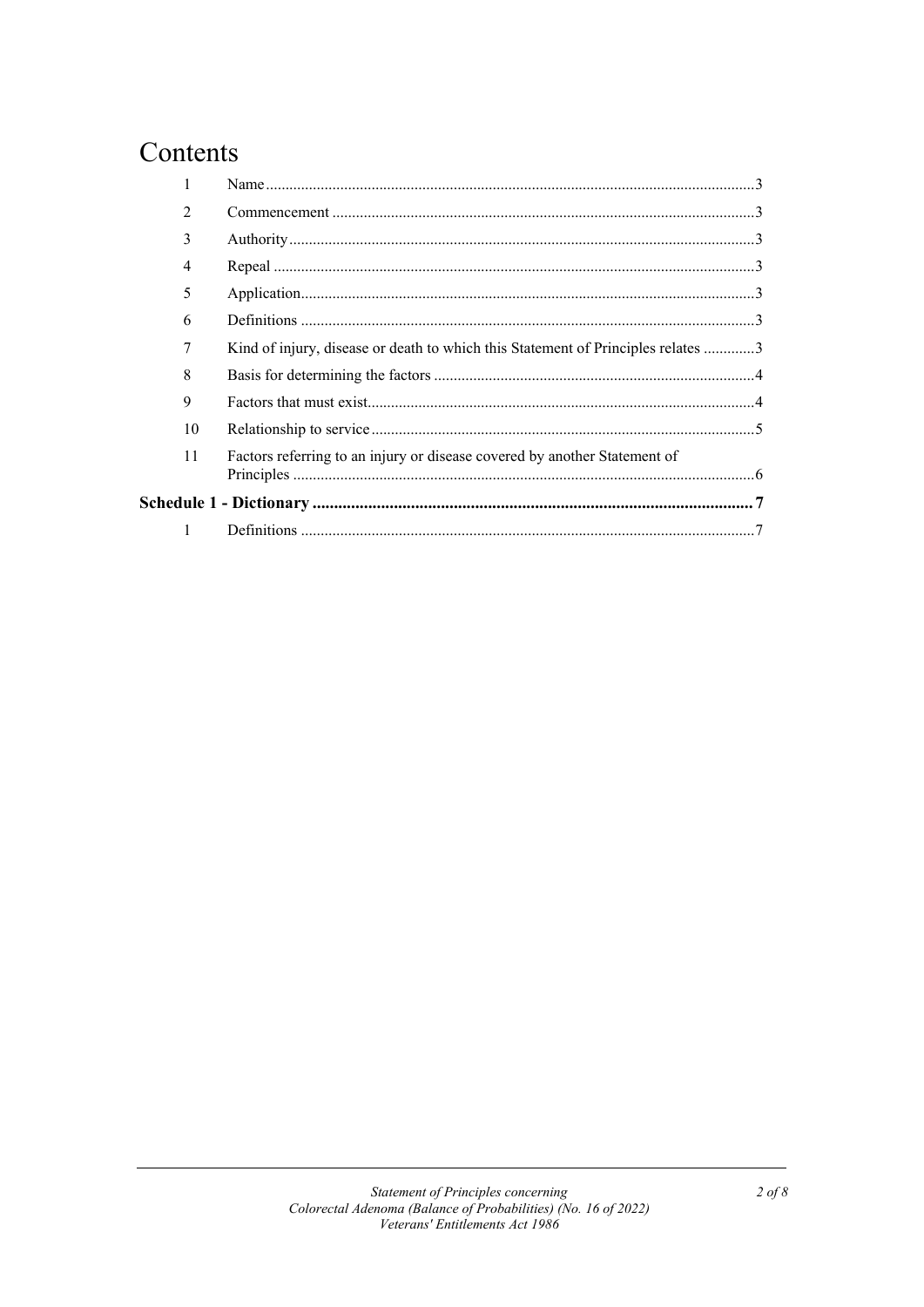## **1 Name**

This is the Statement of Principles concerning *colorectal adenoma (Balance of Probabilities)* (No. 16 of 2022).

# **2 Commencement**

This instrument commences on 31 January 2022.

# **3 Authority**

This instrument is made under subsection 196B(3) of the *Veterans' Entitlements Act 1986*.

## **4 Repeal**

The Statement of Principles concerning colorectal adenoma No. 36 of 2013 (Federal Register of Legislation No. F2013L01141) made under subsection 196B(3) of the VEA is repealed.

## **5 Application**

This instrument applies to a claim to which section 120B of the VEA or section 339 of the *Military Rehabilitation and Compensation Act 2004* applies.

## **6 Definitions**

The terms defined in the Schedule 1 - Dictionary have the meaning given when used in this instrument.

## **7 Kind of injury, disease or death to which this Statement of Principles relates**

(1) This Statement of Principles is about colorectal adenoma and death from colorectal adenoma.

# *Meaning of colorectal adenoma*

- (2) For the purposes of this Statement of Principles, colorectal adenoma:
	- (a) means a benign neoplasm arising from the epithelial cells of the colorectum; and
	- (b) includes:
		- (i) adenomatous polyp;
		- (ii) sessile serrated adenoma; and
		- (iii) traditional serrated adenoma; and
	- (c) excludes:
		- (i) benign neoplasms of the anus and anal canal;
		- (ii) familial adenomatous polyposis;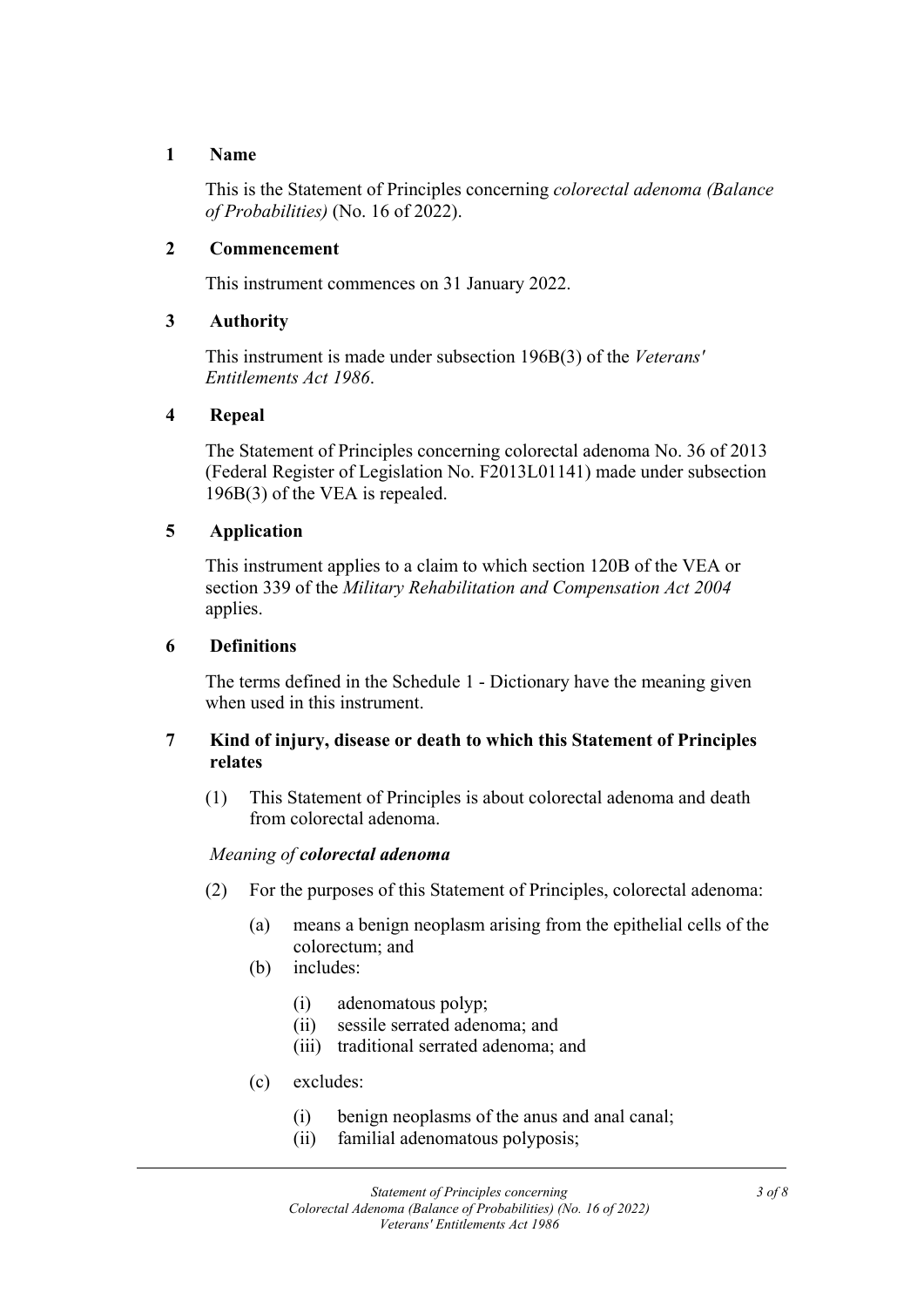- (iii) non-neoplastic polyps of the colon;
- (iv) nonepithelial neoplasms of the colon; and
- (v) non-polypoid dysplasia.
- (3) While colorectal adenoma attracts ICD-10-AM code D12.0, D12.1, D12.2, D12.3, D12.4, D12.5, D12.7 or D12.8, in applying this Statement of Principles the meaning of colorectal adenoma is that given in subsection (2).
- (4) For subsection (3), a reference to an ICD-10-AM code is a reference to the code assigned to a particular kind of injury or disease in *The International Statistical Classification of Diseases and Related Health Problems, Tenth Revision, Australian Modification* (ICD-10-AM), Tenth Edition, effective date of 1 July 2017, copyrighted by the Independent Hospital Pricing Authority, ISBN 978-1-76007-296-4.

#### *Death from colorectal adenoma*

(5) For the purposes of this Statement of Principles, colorectal adenoma, in relation to a person, includes death from a terminal event or condition that was contributed to by the person's colorectal adenoma.

Note: *terminal event* is defined in the Schedule 1 - Dictionary.

#### **8 Basis for determining the factors**

On the sound medical-scientific evidence available, the Repatriation Medical Authority is of the view that it is more probable than not that colorectal adenoma and death from colorectal adenoma can be related to relevant service rendered by veterans or members of the Forces under the VEA, or members under the MRCA.

Note: *MRCA*, *relevant service* and *VEA* are defined in the Schedule 1 - Dictionary.

#### **9 Factors that must exist**

At least one of the following factors must exist before it can be said that, on the balance of probabilities, colorectal adenoma or death from colorectal adenoma is connected with the circumstances of a person's relevant service:

- (1) having smoked tobacco products:
	- (a) in an amount of at least 20 pack-years before the clinical onset of colorectal adenoma; and
	- (b) commencing at least 5 years before the clinical onset of colorectal adenoma; and

if smoking has ceased before the clinical onset of colorectal adenoma, then that onset occurred within 15 years of cessation;

Note: *one pack-year* is defined in the Schedule 1 - Dictionary.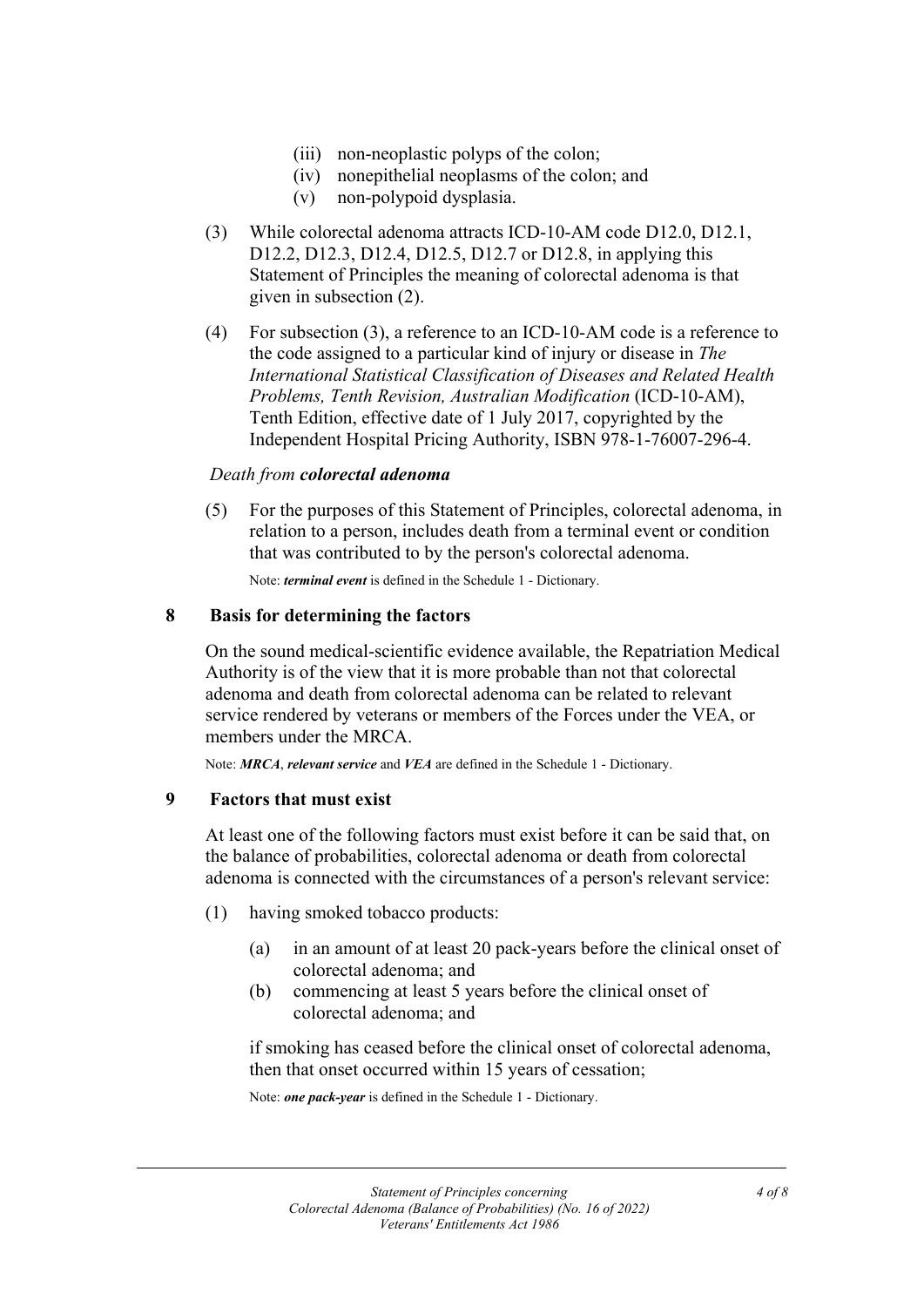(2) consuming at least 500 kilograms of alcohol before the clinical onset of colorectal adenoma;

Note: Alcohol consumption is calculated utilising the Australian Standard of 10 grams of alcohol per standard alcoholic drink.

(3) being obese for at least 10 years within the 30 years before the clinical onset of colorectal adenoma;

Note: *being obese* is defined in the Schedule 1 - Dictionary.

- (4) having diabetes mellitus for at least 5 years before the clinical onset of colorectal adenoma;
- (5) inability to consume an average of at least 20 grams per day of fibre in food, for at least 5 consecutive years within the 10 years before the clinical onset of colorectal adenoma;

Note: *fibre in food* is defined in the Schedule 1 - Dictionary.

- (6) for adenoma of the colon only:
	- (a) inability to undertake any physical activity greater than 3 METs for at least 10 consecutive years within the 30 years before the clinical onset of adenoma of the colon;

Note: *adenoma of the colon* and *MET* are defined in the Schedule 1 - Dictionary.

(b) consuming an average of at least 100 grams per day of red meat, for at least 5 years within the 10 years before the clinical onset of adenoma of the colon;

Note: *adenoma of the colon* and *red meat* are defined in the Schedule 1 - Dictionary.

(c) consuming an average of at least 25 grams per day of processed meat product, for at least 5 years within the 10 years before the clinical onset of adenoma of the colon;

Note: *adenoma of the colon* and *processed meat product* are defined in the Schedule 1 - Dictionary.

(7) inability to obtain appropriate clinical management for colorectal adenoma.

### **10 Relationship to service**

- (1) The existence in a person of any factor referred to in section 9, must be related to the relevant service rendered by the person.
- (2) The factor set out in subsection 9(7) applies only to material contribution to, or aggravation of, colorectal adenoma where the person's colorectal adenoma was suffered or contracted before or during (but did not arise out of) the person's relevant service.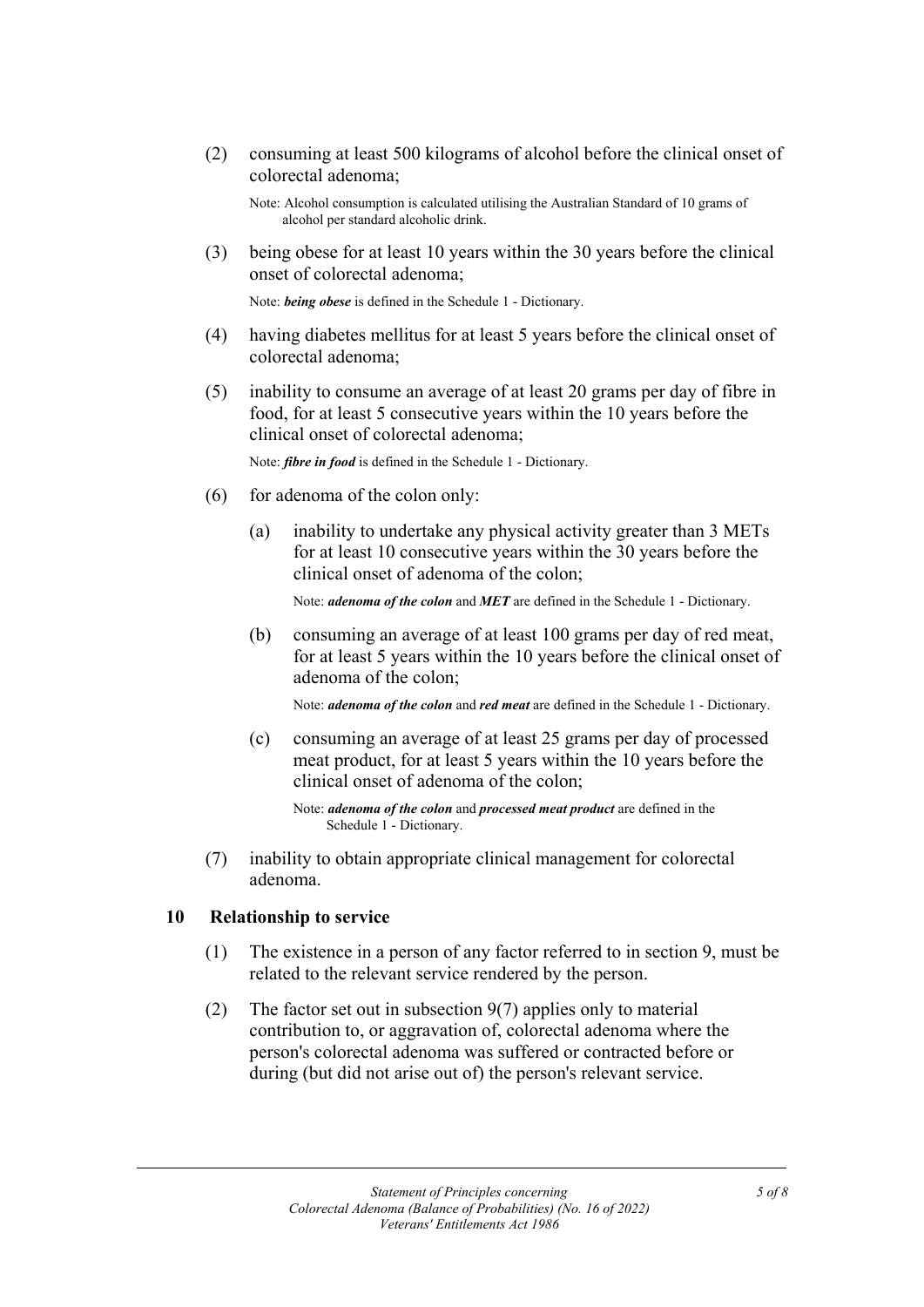# **11 Factors referring to an injury or disease covered by another Statement of Principles**

In this Statement of Principles:

- (1) if a factor referred to in section 9 applies in relation to a person; and
- (2) that factor refers to an injury or disease in respect of which a Statement of Principles has been determined under subsection 196B(3) of the VEA;

then the factors in that Statement of Principles apply in accordance with the terms of that Statement of Principles as in force from time to time.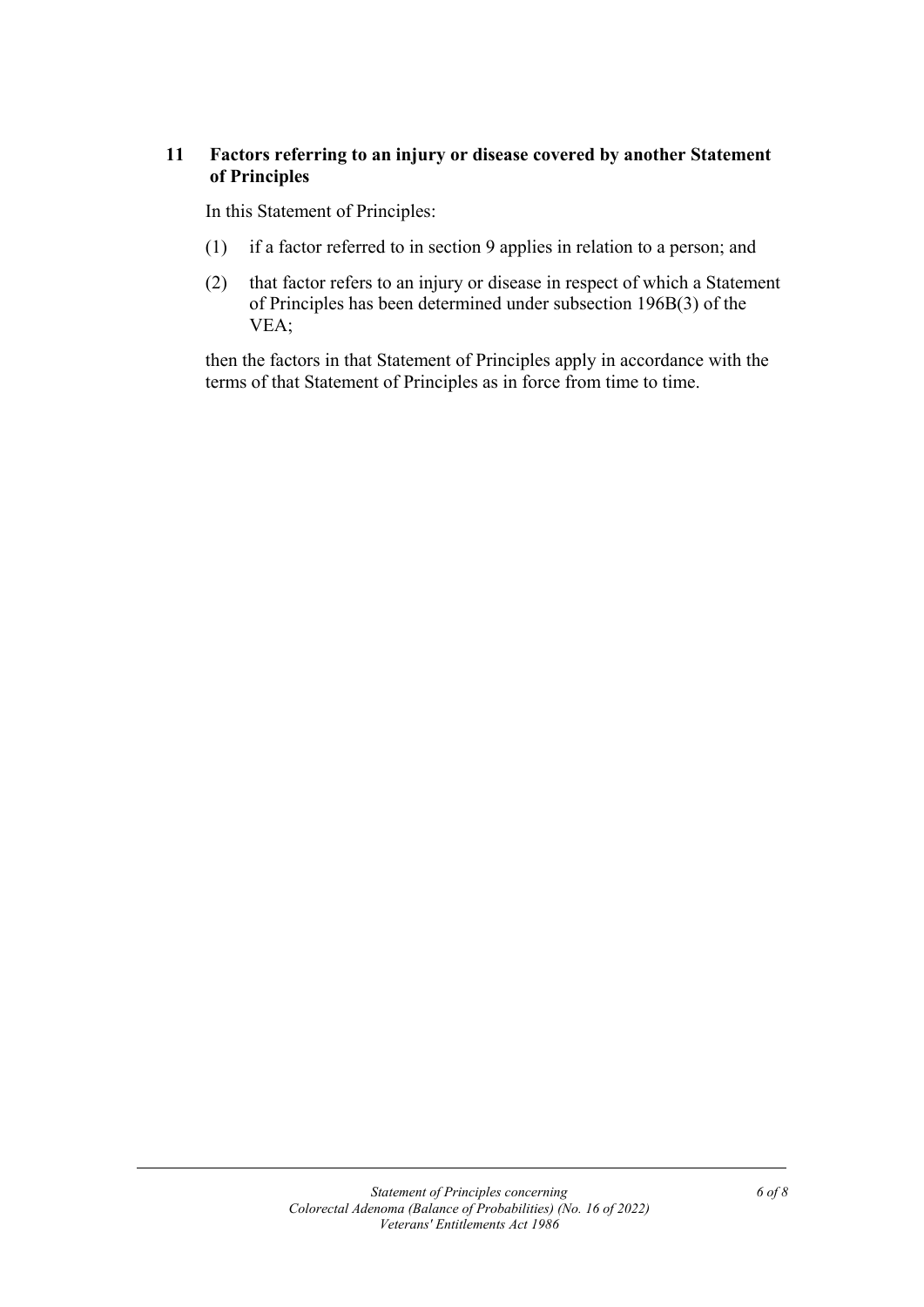# **Schedule 1 - Dictionary**

Note: See Section 6

### **1 Definitions**

In this instrument:

*adenoma of the colon* means a benign epithelial neoplasm of the colon. Anatomically the colon is defined as extending from the caecum, including the ileocaecal junction and the vermiform appendix, to the sigmoid colon, not including the rectosigmoid junction.

### *being obese* means:

- (a) having a Body Mass Index (BMI) of 30 or greater; or
- (b) for males, having a waist circumference exceeding 102 centimetres; or
- (c) for females, having a waist circumference exceeding 88 centimetres.

Note: *BMI* is also defined in the Schedule 1 - Dictionary.

### *BMI* means W/H<sup>2</sup> where:

- (a) W is the person's weight in kilograms; and
- (b) H is the person's height in metres.

*colorectal adenoma*—see subsection 7(2).

*fibre in food* means complex carbohydrates of plant origin consumed as vegetables, fruits or cereals which resist digestion by gastrointestinal enzymes in the gastrointestinal tract, and include plant cell walls and nonstarch polysaccharides from sources other than cell walls, including cellulose and pectins.

*MET* means a unit of measurement of the level of physical exertion. 1 MET  $= 3.5$  ml of oxygen/kg of body weight per minute, or 1.0 kcal/kg of body weight per hour, or resting metabolic rate.

*MRCA* means the *Military Rehabilitation and Compensation Act 2004*.

*one pack-year* means the amount of tobacco consumed in smoking 20 cigarettes per day for a period of 1 year, or an equivalent amount of tobacco products.

- Note 1: An equivalent amount of tobacco products is 7,300 grams of smoking tobacco by weight, either in cigarettes, pipe tobacco or cigars, or a combination of same. For pipe tobacco, cigars or combinations of multiple tobacco types, 1 gram of tobacco is considered to be equal to one cigarette.
- Note 2: Pack-years are calculated by dividing the number of cigarettes smoked per day by 20 and multiplying this number by the number of years the person has smoked. For example, smoking 10 cigarettes per day for 10 years is equal to 5 pack-years, and smoking 40 cigarettes per day for 10 years is equal to 20 pack-years.

*processed meat product* means preserved or cured meats, including ham, frankfurters, salami and bacon.

*red meat* means all types of mammalian meat, including beef, veal, pork, lamb, mutton, horse and goat.